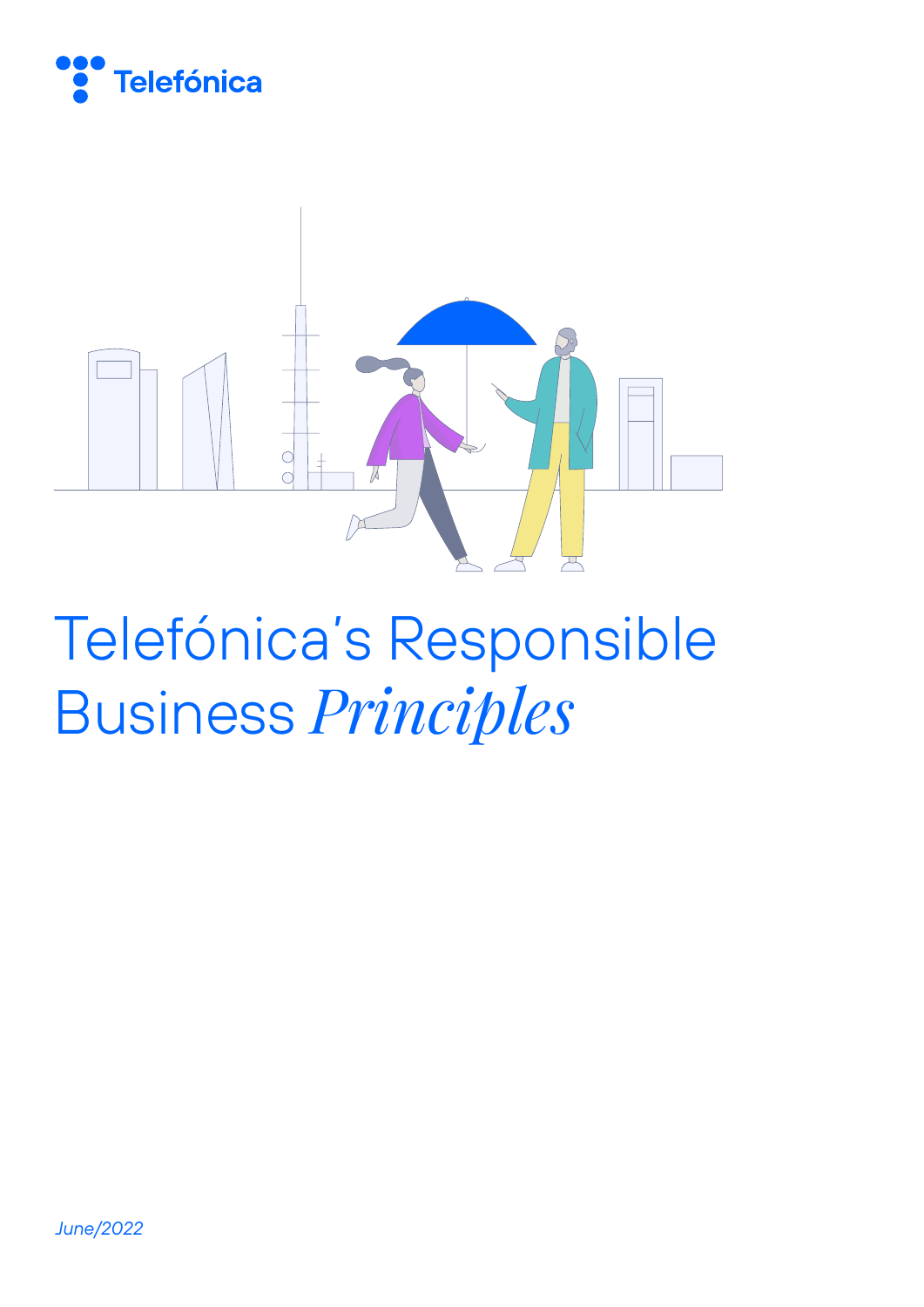# Our way of working *reflects the type of company we want to be* and how we want to be seen by everyone that engages with us.

We want to be a company that our clients, employees, suppliers, shareholders, and society in general, can trust. To achieve this, we must clearly communicate the principles that guide our actions to all our stakeholders.

This document is intended to do just that, and our Responsible Business Principles describe the guidelines we follow as a company in all that we do.

Business partners and suppliers are an important part of our value chain, and we have a responsibility to make sure they adopt our Principles, or an equivalent set of their own, to ensure we comply with what we stand for.

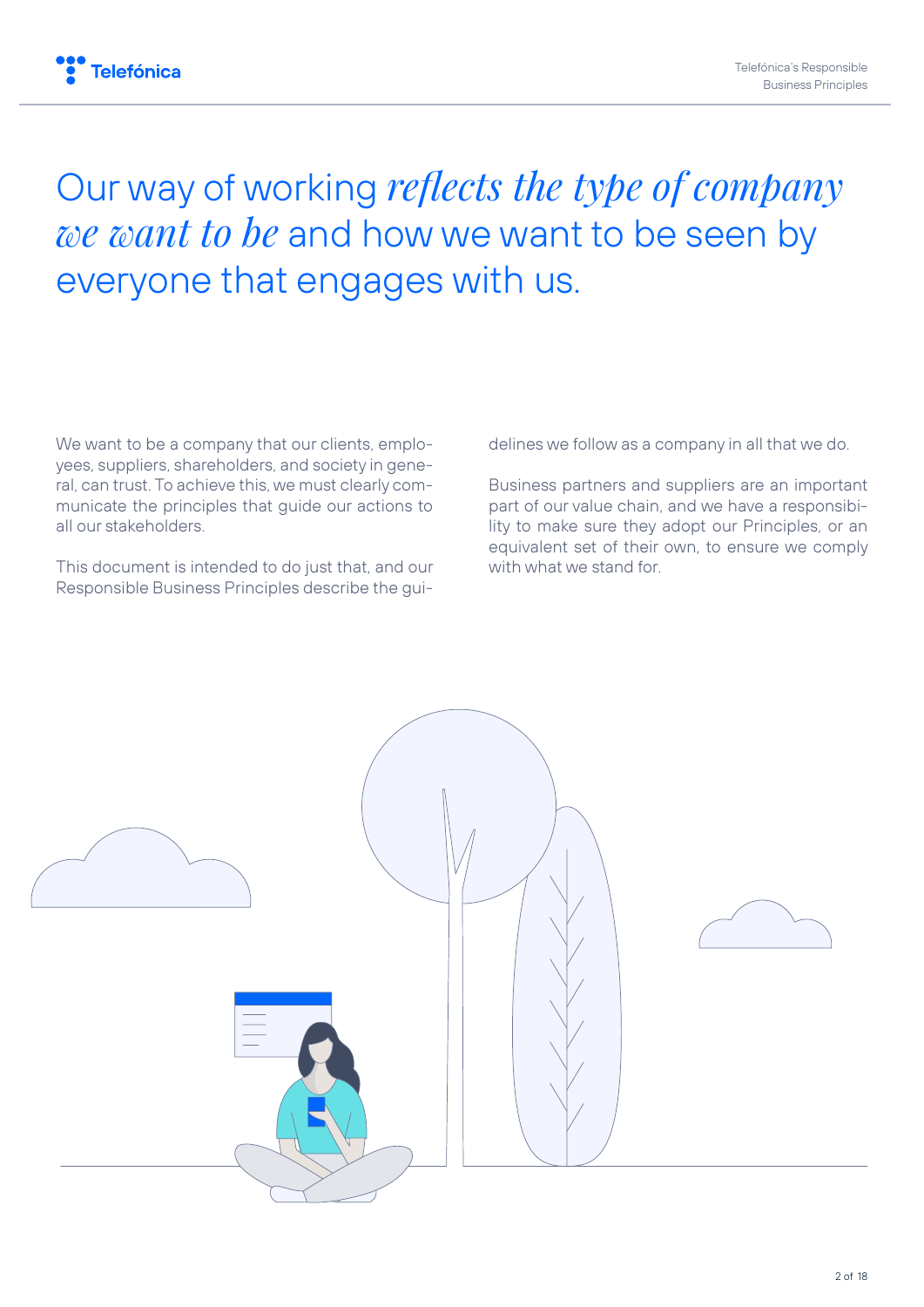

### **Contents**

#### **I Introduction**

#### **II Our Responsible Business Principles**

- 1. Ethical and responsible management
- 2. Corporate governance and internal control
- 3. Respect for and promotion of Human Rights and Digital Rights
- 4. Our commitment to the environment
- 5. Innovation, development and responsible use of technology
- 6. Responsible communication
- 7. Our commitment to our customers
- 8. Our commitment to our employees
- 9. Our commitment to the societies in which we operate
- 10. Responsible supply chain management

#### **III. Scope of coverage**

#### **IV. Compliance with the Responsible Business Principles**

#### **V. How to put these Principles into practice**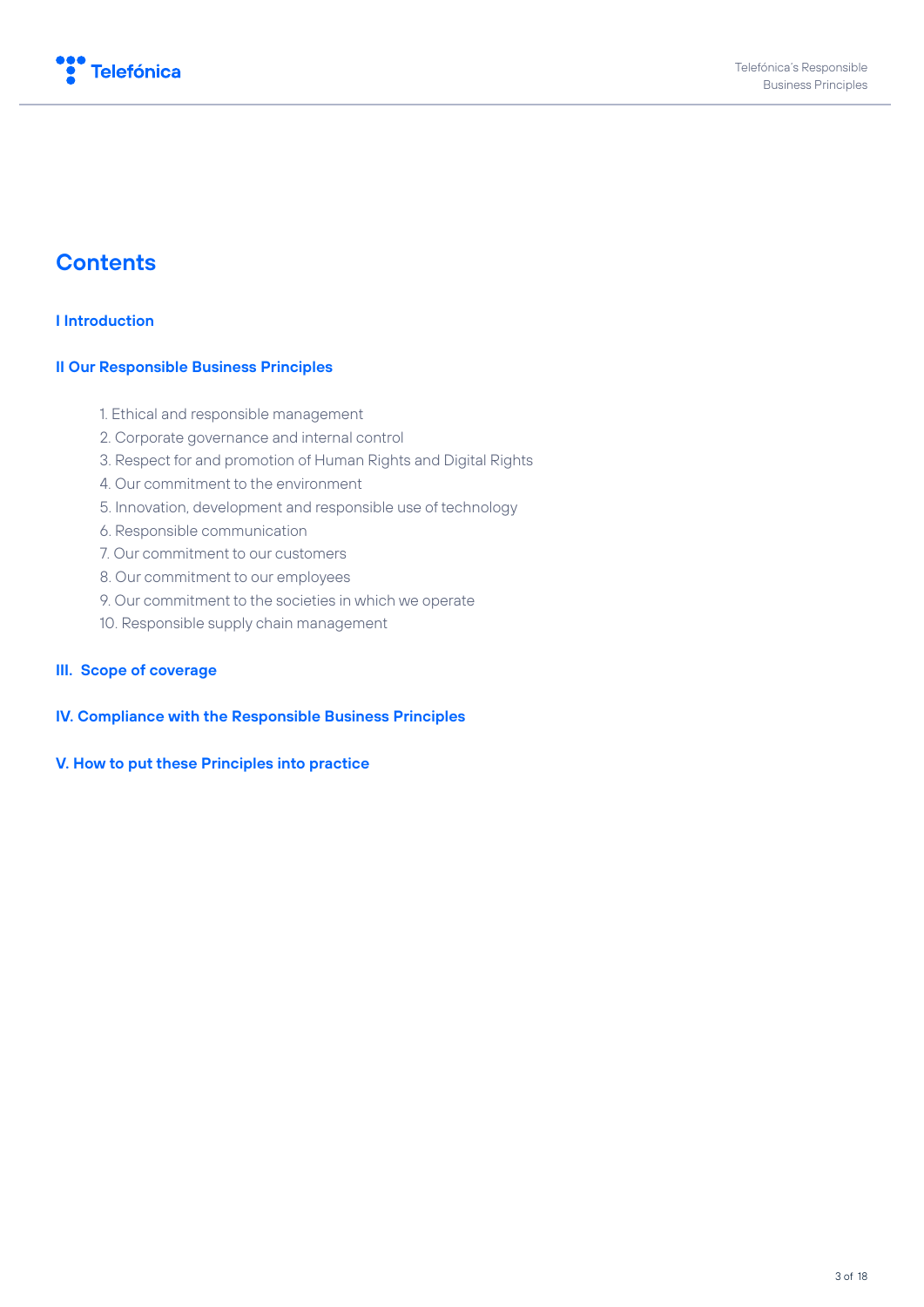

# *I. Introduction*

At Telefónica we are committed to a long-term and ethical management that promotes fairer and more sustainable social and environmental development through our *Responsible Business Principles.*

We are a company that our customers, employees, suppliers, shareholders and society in general can trust.

This document constitutes our code of ethics and conduct, it defines what we say and do in our daily activities, both when we act individually and as a team, and is also our sustainability policy.

All Telefónica employees have a responsibility to act with **integrity, transparency and commitment** in order to generate a relationship of trust with all our stakeholders.

Our **integrity** implies operating in accordance with ethical standards that are non-negotiable.

Our **transparency** means that clear and accessible information about our strategy and activities is available to our customers, employees, suppliers, shareholders and society in general, and that they can look any concerns or doubts they may have in this regard at any time.

Our **commitment** means delivering what we promise.

These principles reflect the kind of company we want to be and enable us to build long-lasting, ethical business relationships with like-minded partners and associates, with the common goal of making our world more humane by connecting people's lives.

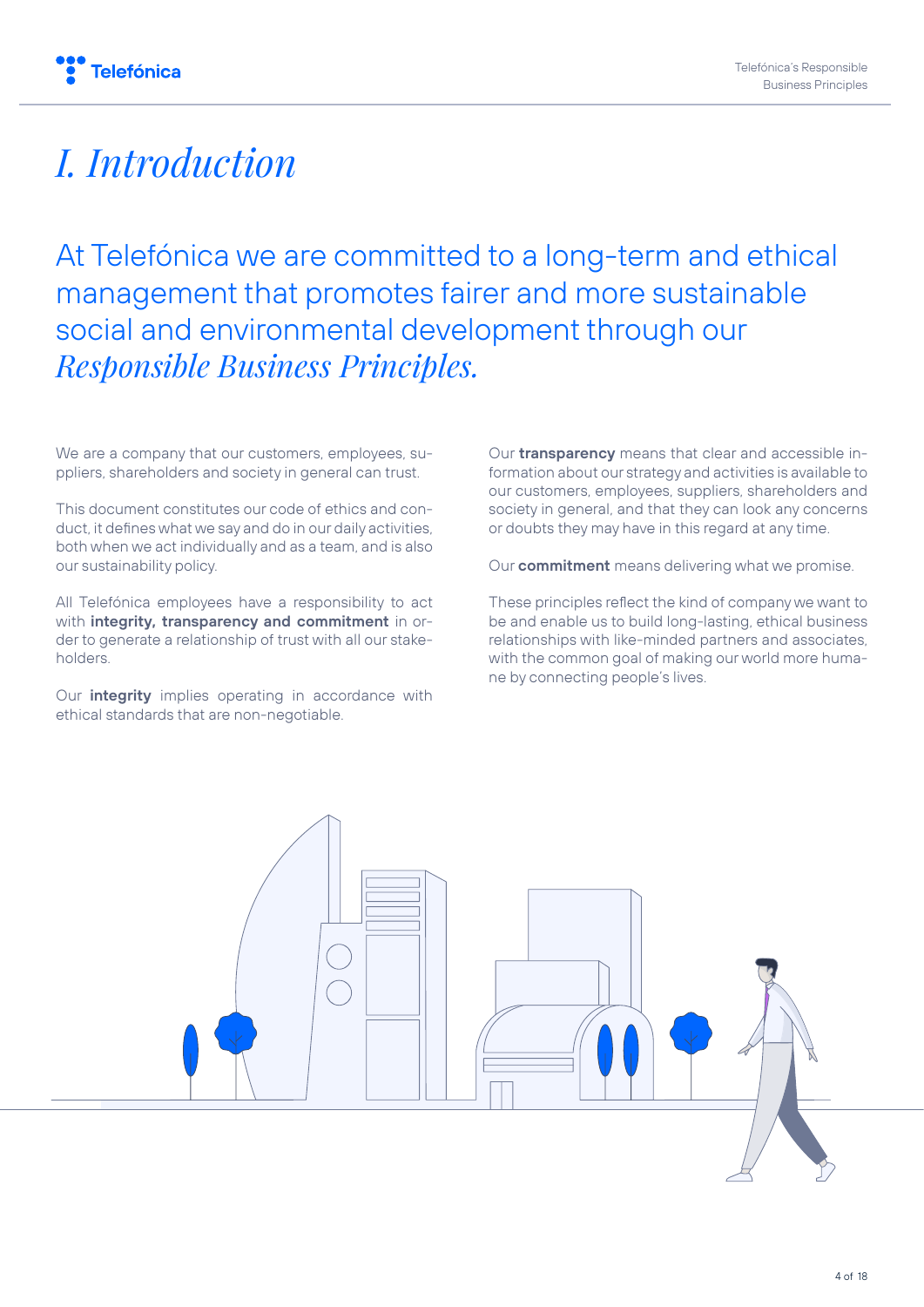# *II. Our Business Principles*

### 1. Ethical and responsible management

At Telefónica we require all our employees to work in an ethical and responsible way. For us, this means acting in strict compliance with the law; zero tolerance of corruption and bribery; a solid commitment to transparency, protection of corporate assets, no insider trading, fair competition and maintaining a politically neutral stance.

### Respect for the law

At Telefónica we ensure that our activities are carried out in accordance with the applicable national and international legislation in force at any time. In addition, our employees must be familiar with and comply with the Group's internal regulations, which develop the principles of this code. This commitment to legality is particularly relevant when it comes to the rejection of corruption.

### **Honesty**

We are committed to zero tolerance of corruption, bribery and fraud. We avoid any actions that could be interpreted as dishonest, and we guard against conflicts of interest and, in general, situations that generate undue advantages for the Company. We require that all employees act with personal integrity, and always hold the interests of the Company above personal interests.

This means that:

- Bribery of any kind is strictly prohibited: we do not allow promises or offers of gains or perks of any kind to individuals in order to influence decisions of any kind (including governmental, administrative or judicial) or to obtain improper advantage for the Company. We also prohibit the acceptance of any gains or perks that may result in a breach of the obligations and duties of Company employees.

- Not offering or accepting gifts, invitations, or other incentives that could reward or influence a business decision either directly or indirectly.

- We have tools in place to prevent potential conflicts of interest so as to ensure the professionalism and impartiality of our employees as they carry out their roles.

### Market transparency

We provide all relevant information immediately and indiscriminately.

We are aware of the importance to all our stakeholders of sharing truthful, complete, timely and clear information in the reports that we submit to the relevant securities market supervisory bodies, as well as in other public communications from the Company.

We refrain from using privileged information for our own benefit or that of third parties, protecting confidentiality and ensuring the controls and processes legally required by the supervisory bodies of the securities markets in all related actions.

### Taxation

We are committed to acting with honesty, transparency and respect for the law while managing our tax matters, and are committed to our obligation to correctly pay the legally required taxes in all the countries where we operate, thereby contributing to their social and economic progress. In addition, we ensure transparency and full local and global information, to make it easier to understand the Company's tax aspects.

We do not use corporate structures, nor are we present in any of the jurisdictions included in the legally applicable list of tax havens, with the objective or concealing or reducing the transparency of our activities vis a vis the tax authorities or any other stakeholder.

#### Business assets

We maintain and conserve our physical, financial and intellectual assets and make proper and efficient use of them.

### Fair competition

We believe in free markets and fair competition. We therefore undertake to make decisions responsibly and respectfully, to comply with competition protection regula-tions and avoid any practices or conduct whose purpose may in any way be to restrict or distort free competition.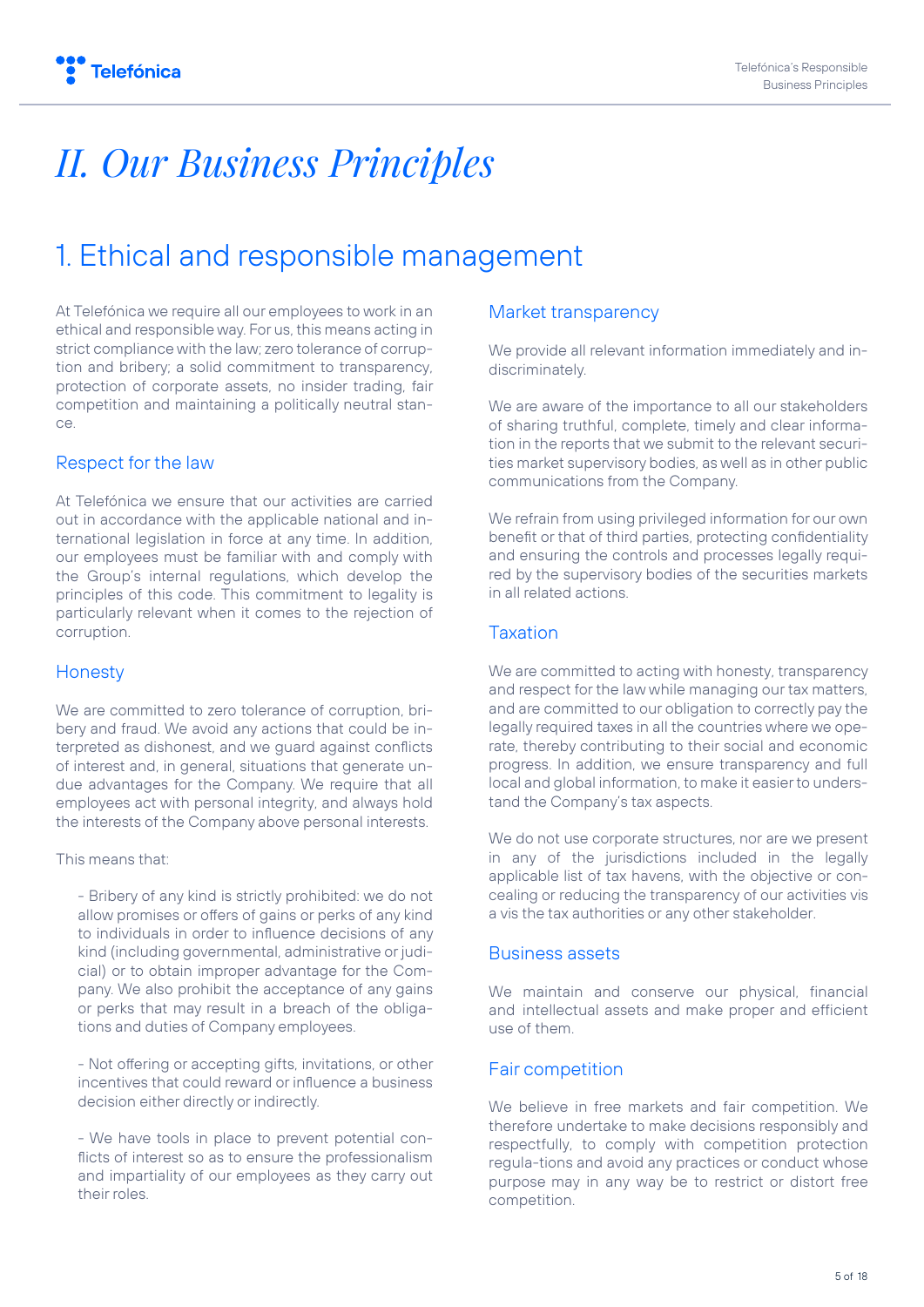### Political neutrality

At Telefónica we remain politically neutral. Under no circumstances do we take a direct or indirect position in favour of, or in opposition to, any political party.

We do not make donations to political parties, nor to public or private organisations linked to political parties.

This does not hinder us complying with the current legislation, from making our points of view known regarding issues that may affect the Company's management or sustainability through lobbying activities. We provide transparent information on our lobbying activities and relationships, as appropriate, by means of the different records kept for this purpose.

### 2. Corporate governance and internal control

Our fundamental corporate governance principles are contained within our internal regulations, specifically in the Articles of Association, Board of Directors' bylaws, in the General Shareholders' Meeting Rules of Procedure and in certain related Policies.

With regard to the principles that guide our corporate governance, we highlight the following:

**a.** the maximisation of the Company's value in the interest of the shareholders;

**b.** the essential role played by the Board of Directors in overseeing the management and administration

of the Company; and,

**c.** the transparency of information in the relationships with our stakeholders, including among others, our employees, shareholders, investors and customers.

Likewise, at Telefónica we have also designed a specific and precise organisational structure to address our strategic objectives with maximum guarantees. These objectives are geared towards a long-term sustainable company model.

This is achieved by:

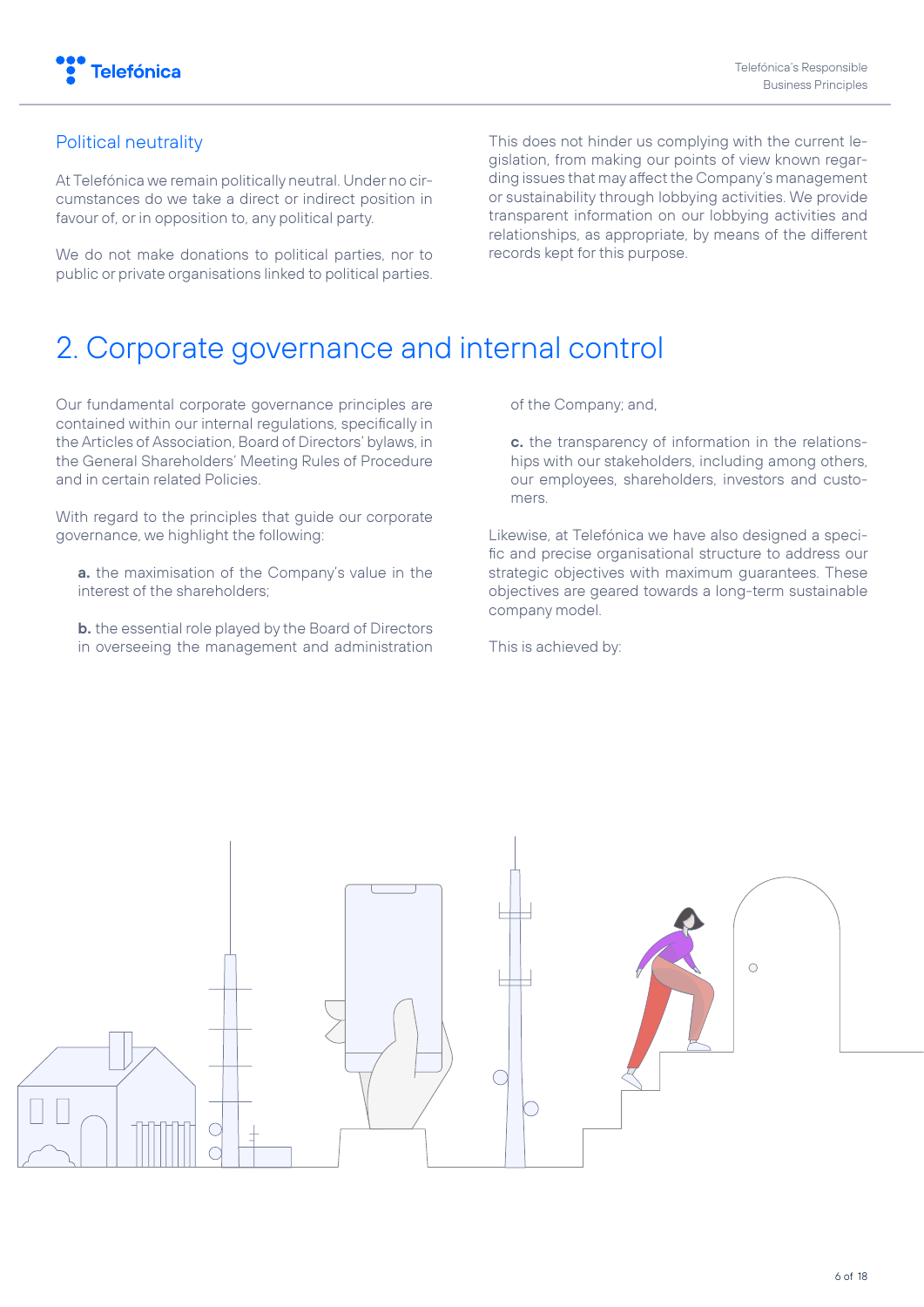

### Continuous improvement of corporate governance

At Telefónica we are firmly committed to continuously improving our corporate governance framework, increasing, strengthening and consolidating best practices in this area.

In this regard, we constantly analyse and review our corporate governance structures and the degree of compliance with the main existing recommendations on good governance, in accordance with the highest standards and guided by international best practices.

Likewise, the Company at all times considers possible short and medium-term improvement initiatives, seeking at all times a governance formula that best defends the interests of the shareholders and the creation of value.

#### Protection of shareholders' interests

We have mechanisms and tools in place which protect our shareholders and guarantee them access to financial, non-financial and strategic information, giving them fair access to information and decision-making.

We have a Shareholders' Office, aimed at serving retail investors, and an Investor Relations area, to serve institutional investors and financial analysts, protecting the interests of all shareholders and investors through continuous, direct contact with them via virtual or face-to-face meetings.

In addition, we make all updated information on the

Company available to everyone via our website: our share performance, financial information registered with supervisory bodies, conference and forum presentations, Insider Information and Other Relevant Information, financial calendars and contact details, among other items.

#### Internal control and risk management

We have laid down appropriate controls to evaluate and manage all relevant risks for Telefónica. Internal control is integrated in the daily activity of our Company, in all areas and within each scope of action, ensuring the achievement of operational objectives with accurate information and in strict compliance with the law, as well as assessing risks, defining insurance structures for possible contingencies and supervising these activities.

Our risk management process uses the Company's strategy and objectives as the basis for identifying the main risks. It is supervised by the Internal Audit area, which is an independent area of the Company's management responsible for ratifying, through timely evidence, that our internal control and risk management structures are working properly.

The Internal Audit department receives full cooperation from all internal departments in the Company, who are responsible for identifying and implementing risk management plans whenever a situation so requires. These plans respond to risks by anticipating or mitigating them. Regulatory compliance activities, carried out by the area in charge, complement this system of controls.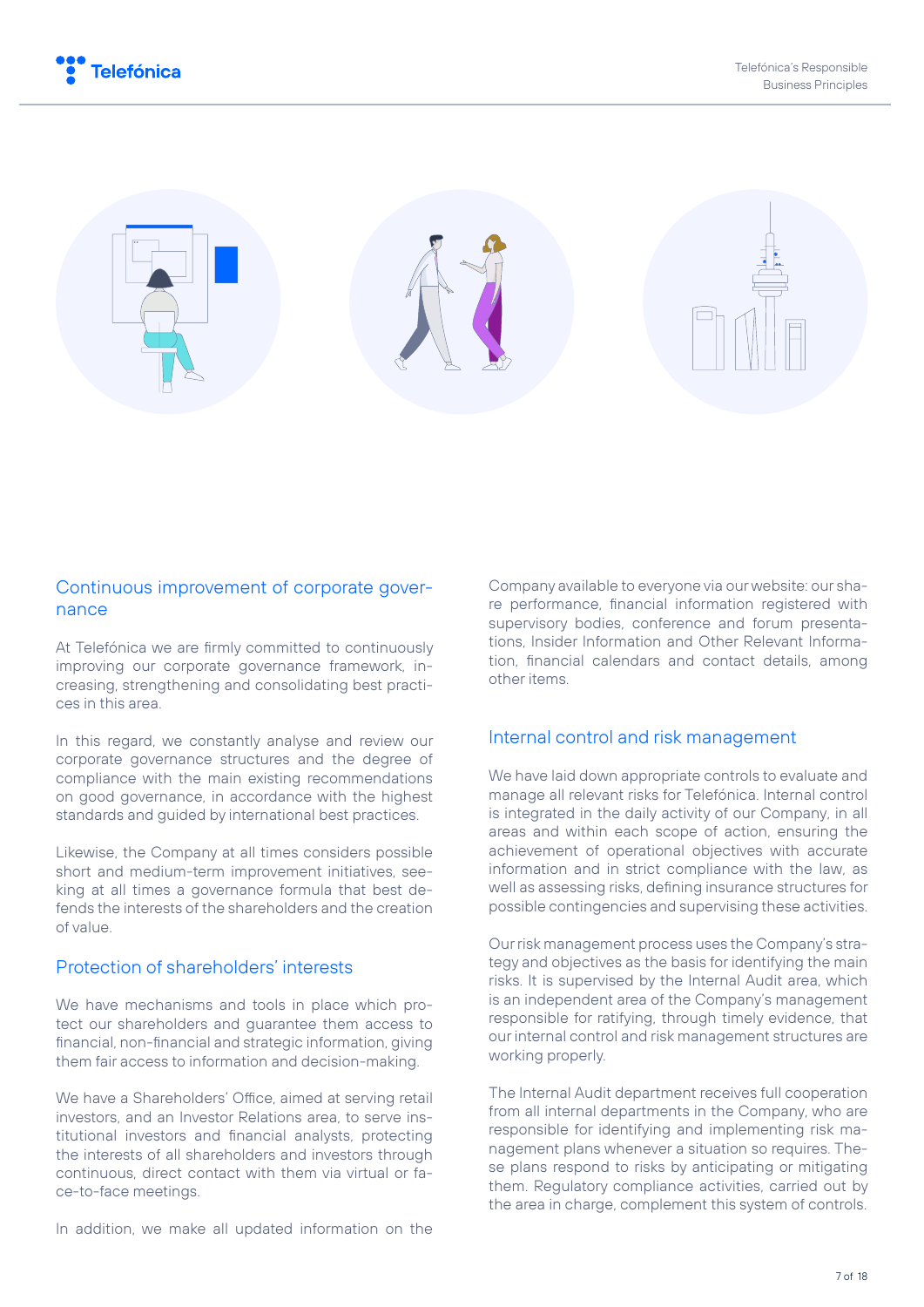### 3. Respect for and promotion of Human Rights and Digital Rights

We respect and actively promote internationally recognized human and labour rights, including, among others, the United Nations Universal Declaration of Human Rights, as well as the principles related to the rights recognized by the International Labour Organisation (ILO) and the eight Fundamental Conventions which implement them. In accordance with the United Nations Guiding Principles on Business and Human Rights, we perform ongoing due diligence (with the support of external experts and in close consultation with our stakeholders) to identify, prevent, mitigate and remediate potential human rights impacts of our activities and those of our suppliers, partners and customers.

Human rights relevant to us include, among others, freedom of speech, privacy and data security.

### Freedom of Speech

We are committed to the fundamental right of Freedom of Speech. As a multinational telecommunications company operating in regulated markets, in exceptional and legally envisaged circumstances our compliance with the law will require us to respond to requests from the competent authorities for certain information on our customers' communications or the blocking of contents. In these situations, we undertake to follow the internal procedures to ensure compliance with the applicable legislation while, at the same time, protecting the fundamental rights of the individuals concerned. Our activity in this area is the subject of specific publications issued on a regular basis as a sign of our commitment to the principle of transparency.

### Privacy and Security

At Telefónica we attach particular importance to the rights and freedoms related to the confidentiality of communications and the privacy of personal data, as well as the security of the information that passes through our networks. To this effect, we facilitate robust and reliable connectivity and offer value-added products and services to safeguard our customers' privacy and protect their personal data.

Respect for data **privacy** is basic to our business and a primary concern when designing our products and services. We are committed to compliance with the regulations on data protection and privacy in the markets in which we operate. In any case, our customers have the possibility to know what personal data we collect, how and for what purpose we use it, as well as the option to control its use. In this regard, our **local Privacy Centres**  are particularly relevant.

Our **security** commitment is to anticipate, prevent and respond to threats related to our information systems, guaranteeing a standardized minimum level in accordance with the needs of each business. We implement the necessary security measures to protect people and their property: the confidentiality, integrity and availability of the information we manage.

In the case that security is compromised, we act swiftly and responsibly to solve the problem.

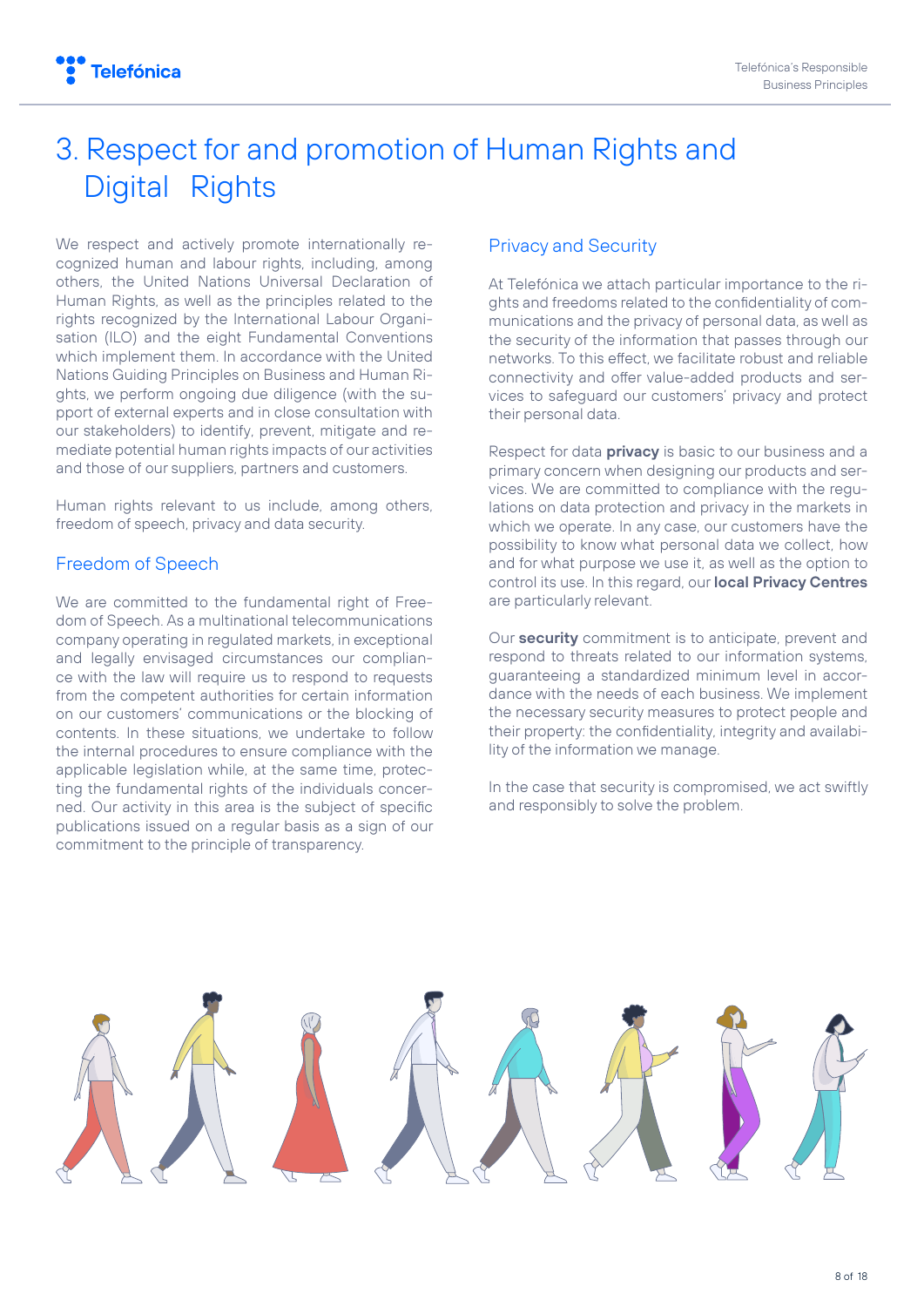### 4. Our commitment to the environment

Protecting the environment is essential to sustainable development, and as companies we have a responsibility to contribute to its conservation.

At Telefónica we work to minimise our negative impact on the environment while maximising the positive impact of digitalisation, helping companies in other sectors to reduce their own impact and collaborating with business partners, suppliers and other stakeholders with whom we share common goals.

We make specific commitments on the most relevant aspects of our operation, such as energy consumption, greenhouse gas emissions and the use and recycling of electrical and electronic equipment.

In this way we promote decarbonisation and circularity in the Company, through renewable energies, energy efficiency, eco-design and the reuse of equipment.

### Environmental management

We have environmental management systems in place in all of the Telefónica Group's telecommunications operations. This, in addition to guaranteeing compliance with environmental legislation, helps us improve resource management and minimise our impact on biodiversity.

Furthermore, we incorporate environmental standards into our purchasing processes, thereby engaging our suppliers in the reduction of the environmental footprint of our entire value chain.

To honour our commitments, we encourage our emplo-

yees, partners and suppliers to adopt environmentally responsible behaviours and raise awareness among our end customers of our progress in this field.

### Energy and climate change

We are well aware of the urgent need to reduce CO2 emissions, which is why we have bolstered our targets to help limit the global temperature increase to 1.5ºC and reach zero net emissions.

To this end, our main levers are our Energy Efficiency and Renewable Energy Plans, as well as the Energy Management Systems that we are progressively implementing in our operations.

In addition, we assess the risks arising from climate change and seize the opportunities of a decarbonising economy, where digitalisation and our Eco Smart services have a very important role to play.

### Circular Economy

We embrace the principles of the Circular Economy both internally and externally with our suppliers and customers.

Redesign, reduce, reuse and recycle are the basis for minimising the waste of resources and improving our efficiency in their use. The eco-design of our products and the reuse and recycling of electrical and electronic equipment are fundamental for us to move towards becoming a zero-waste company.

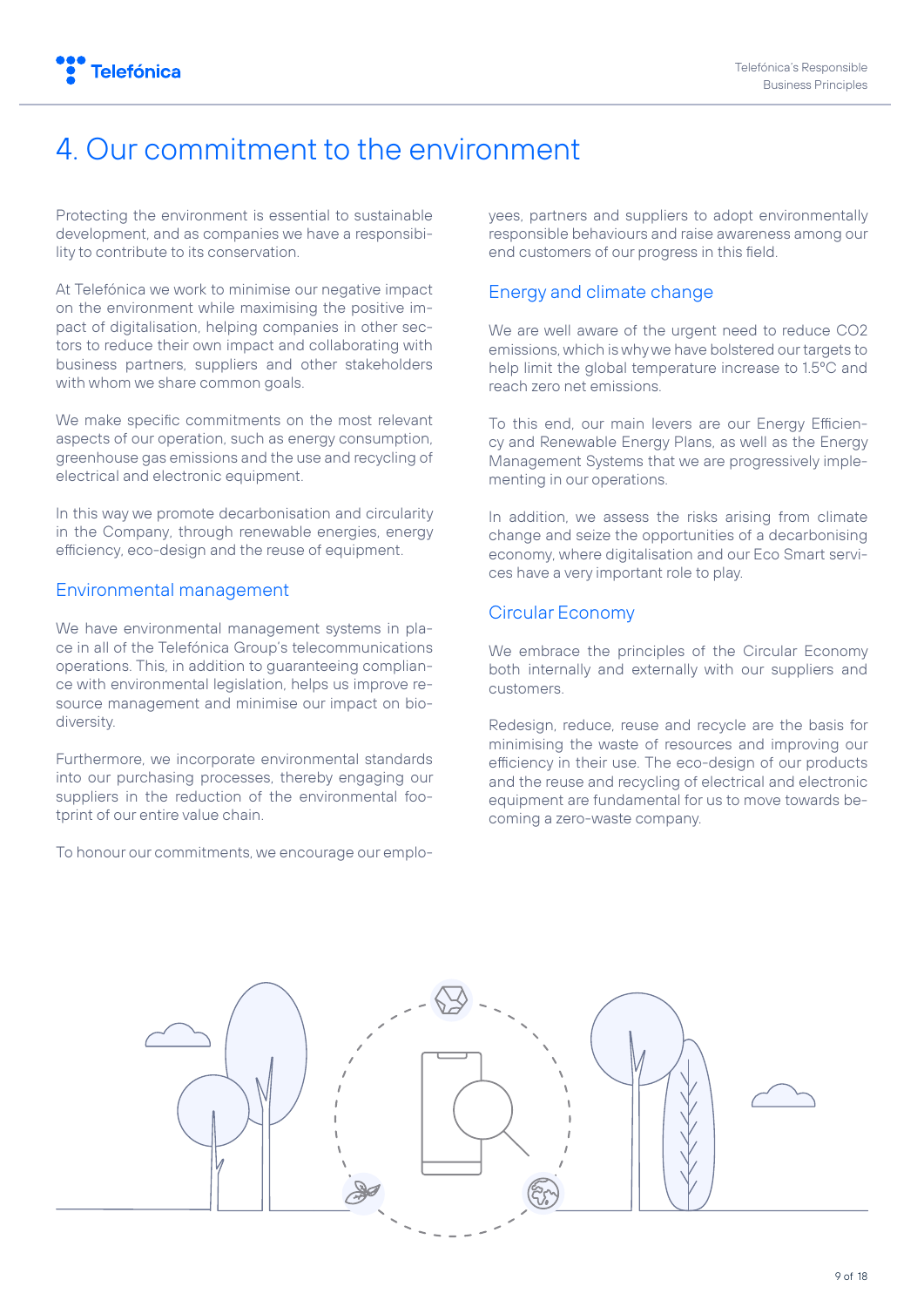### 5. Innovation, development and responsible use of technology

*We monitor and guarantee* compliance with safety and quality standards in the design, manufacture, distribution and maintenance of our products and services, as well as those we distribute.

We are also committed to sustainability by design in order to avoid potential risks, minimise possible negative externalities and promote a positive social and environmental impact of our products and services. If and when we detect a safety risk in this regard, we report the situation and take appropriate actions to remove it.

We make a special effort to promote the responsible use of technology in order to contribute to the positive impact of the Internet and digital tools in all areas of our lives.



### Artificial Intelligence

At Telefónica, we are firmly committed to ethics in Artificial Intelligence, and we believe that it should be:

- Fair, i.e., not resulting in discriminatory outcomes on the basis of skin colour, ethnicity, nationality, religion, gender, age, sexual orientation and gender identity, or disability.

- Transparent and clear, we are explicit about the type of data used, whether personal or not, and what we use it for.

- Focused on people, so it is at the service of society and only generates real benefits. In no case can it have a negative impact on human rights or the achievement of the UN Sustainable Development Goals.

- Respectful of the "Privacy and Security by Design" rights of the personal data used.

### Eliminating obstacles

We want to ensure that people with disabilities can access the benefits of technology, building a more accessible world. Therefore, we are committed to incorporating accessibility criteria in our products and services from the design stage, while improving the accessibility of all our facilities and customer service and information channels.

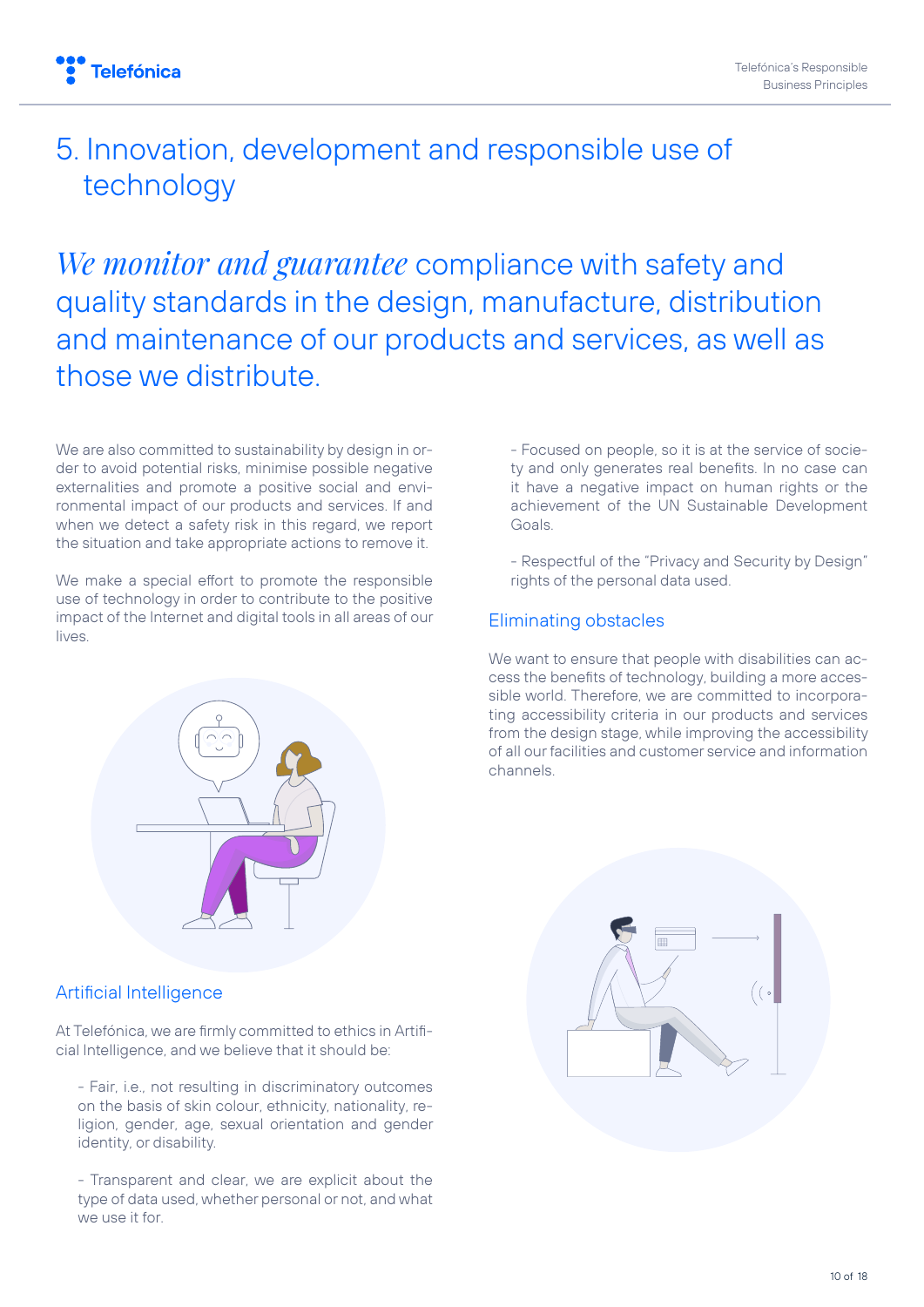### 6. Responsible communication

We promote freedom of speech, pluralism, diversity, as well as freedom of opinion, and we are committed to truthful information, education, awareness and inclusion. As a company dedicated not only to facilitating communication, but also to generating cultural, sporting, advertising and entertainment, etc., content that could impact and influence society, we take ownership of promoting responsible, ethical and quality communication. We apply ethical and editorial standards to all our advertising messages and/or sponsorships prior to broadcasting to ensure that they:

- Do not take advantage of the good faith of the consumer.

- Do not infringe upon people's dignity.

- Do not include messages or images promoting alcohol consumption, smoking, drug-taking, eating disorders or terrorism.

- Do not incite hatred, violence or discrimination based on racial, ethnic, national, religious, gender or sexual orientation; we promote the use of neutral and non-sexist language.

- Do not encourage illegal behaviour or behaviour that harms the environment.
- Do not take advantage of minors' naivety.

#### Use of social networks

The use of social media (any digital communication channel that allows the creation, sharing or publication of content) by employees must comply with internal guidelines.



### 7. Our commitment to our customers

Our customers not only demand quality products and services, they also expect us to act transparently and honestly. Our priority at all times is to deliver on this commitment, in order to establish a relationship of trust and mutual benefit.

The customer is and must be the guiding principle in everything we do, and we therefore strive to understand and anticipate their needs and opinions, measuring their degree of satisfaction with our products and services. We must always adhere to the standards of trust that constitute **Telefónica's Customer Promise**: a firm commitment to act with transparency, simplicity and integrity. We must only ever offer what we are sure we can fulfil.

By reporting with clarity and acting with consistency and coherence, we earn our customers' trust. We include truthful, clear, useful and accurate information when marketing our products and services and ensure that

they meet all required and advertised specifications.

We provide customers with the necessary information to understand the scope of the product or service and the costs associated with it, as well as detailed information on invoicing and charging.

We offer our customers different channels so that they can contact us to request information or express their dissatisfaction with our products or services whenever this occurs.

We act quickly and diligently to resolve any accredited request.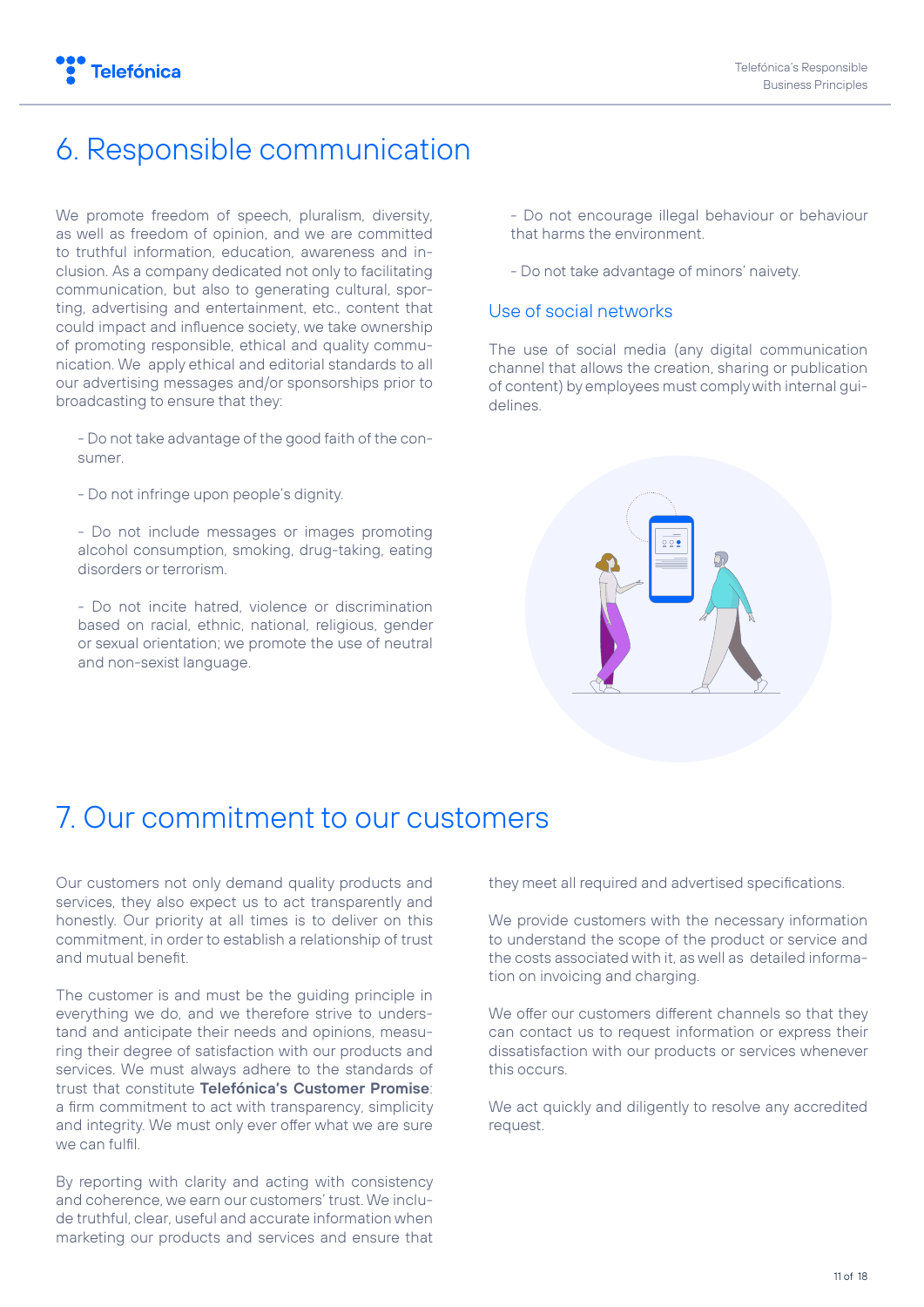### 8. Our commitment to our employees

At Telefónica we believe the motivation of our teams and professionals is essential. *Their enthusiasm and commitment*  to the Company's purpose and values is key to achieving the Company's objectives.

This is why, in addition to ensuring compliance with our workers' labour rights and protecting their health and safety, we are committed to maximising their potential. To achieve the above, we are committed to continuous learning of those skills that are most in demand in the market in order to achieve the professional enhancement of our employees, we implement new ways of working, we promote a culture of well-being and we facilitate the work/life balance. We also promote diversity and inclusion in our teams and ensure gender equality in all company processes, thus reducing the pay gap.

### Career development

We support our employees' career development, enhancing their skills, ensuring their employability and improving their future prospects in the workplace. To this end, we provide employees with the necessary tools to ensure continuous training, in particular by enhancing their digital skills. Our internal selection, hiring, training and promotion processes are based on clear criteria of integrity, equality, ability, skill and professional merit.

We encourage our employees to find out how their contributions to the achievement of the Company's objectives are evaluated. We also encourage employees to actively participate in the evaluation process while fostering the practice of having regular meetings with their leaders.

We seek to ensure equal opportunities throughout all the stages of a workers' lifecycle, ratifying our commitment to diversity and equality in the selection and recruitment, promotions, talent management, remuneration and training processes implemented by the Company.

### **Compensation**

We undertake to ensure that our compensation is fair and appropriate to the labour markets in which we operate and, to guarantee the above, we use indicators that measure our employees' compensation against the wider market. In addition, our remuneration policies are

based exclusively on merit and ability in relation to the job requirements, which is why we are committed to reducing and eliminating the pay gap. Complementary to this, we offer benefits that can be chosen by our employees, respecting their individuality and stage of life.

### Labour rights

We guarantee that all employees have their labour rights respected, and we do not tolerate under any circumstances forced labour, threats, coercion, abuse, discrimination, violence or intimidation, or child labour in our work environment.

We respect the right of our employees to belong to the trade union of their choice and we will not tolerate any retaliation or hostile action towards employees who take part in trade union activities.

### Diversity and inclusion

At Telefónica, we are firmly committed to the principles of equality and non-discrimination. We believe in the importance of working with diverse and inclusive teams, to attract and retain talent, get the best out of our employees, empathise with our customers, drive innovation and be more productive. That is why we promote equal opportunities, we encourage having a diverse team and we work to ensure an organisational culture of equity, plurality and inclusion, in which the unique skills, abilities and ways of thinking of our employees help us to make the best decisions.

In view of the above, we categorically oppose any conduct or practice associated with prejudice on the basis of, inter alia, nationality, ethnic origin, skin colour, marital status, family responsibility, religion, age, disability, social status, political opinion, health (e.g., HIV status), gender, sexuality, sexual orientation, gender identity and expression.

### Safety, health, and well-being

At Telefónica we understand that safety, health and well-being at work encompasses physical, mental and so-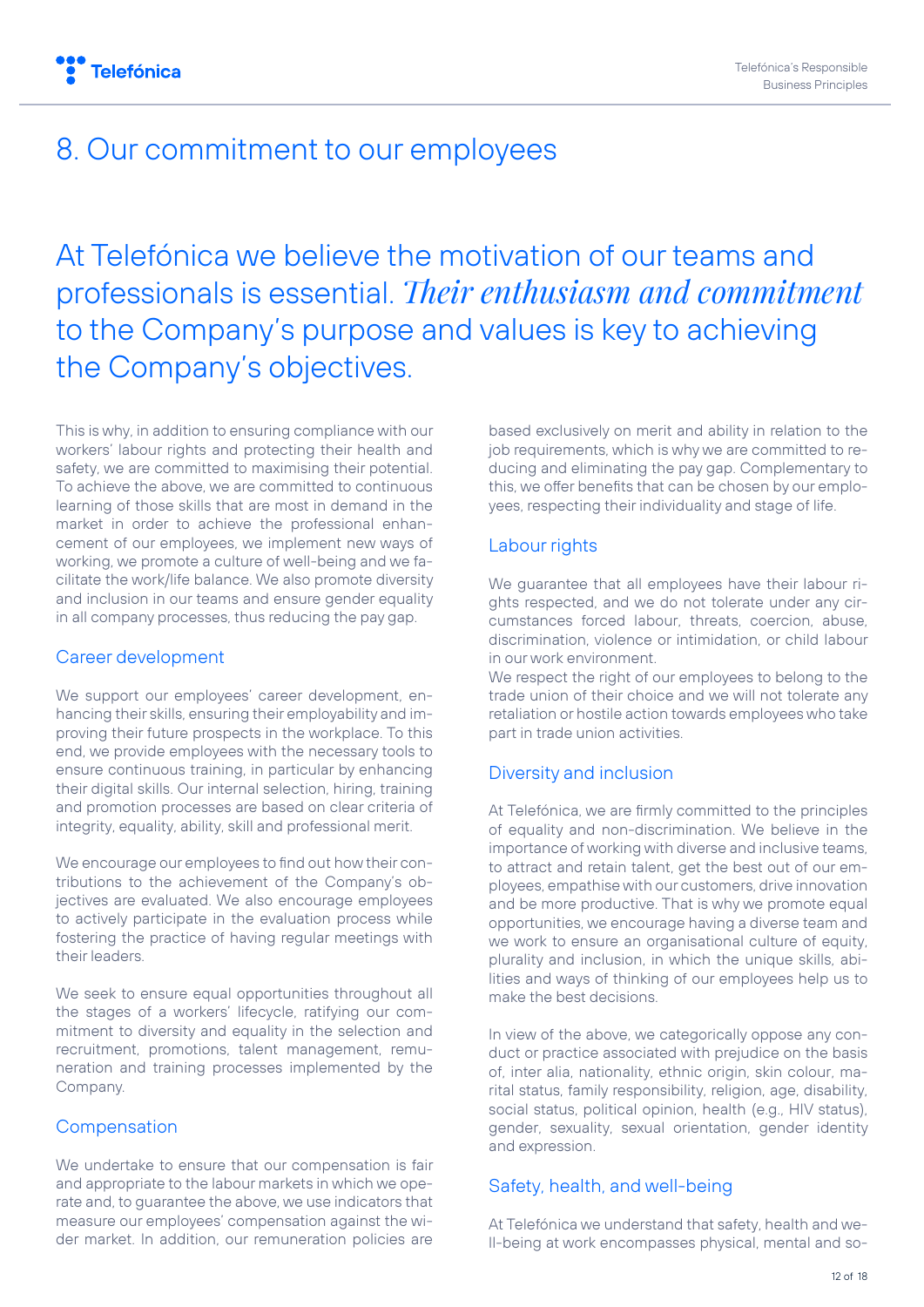

cial well-being. We therefore implement initiatives that foster a culture of well-being at all levels of the organisation, generating a positive impact on the well-being and motivation of our employees, as well as on other stakeholders and their environment.

We have all the necessary procedures in place to prevent workplace accidents, injuries and illnesses associated with our regular business activity through strict compliance with our regulatory environments, training and preventive labour risk management.

We encourage all employees to take care of their physical and mental health, as well as the health of those around them.

#### Work/life balance

We are committed to work/life balance as a key factor in attracting, retaining and developing talent. That is why we are working on more flexible working time models

that increase the commitment, satisfaction and productivity of our teams.

In this respect, we recognise the right to digital disconnection of all our employees in an agreement signed with the most representative trade unions in the countries where we operate.

#### New ways of working

We foster the implementation of more agile and transversal ways of working, which allow us to focus on our customers' needs, prioritise the delivery of value by being more efficient and innovative, and provide teams with greater autonomy and speed in decision-making.

In addition, we are developing hybrid work models that enable a better work/life balance while increasing productivity by optimising the use of technology.

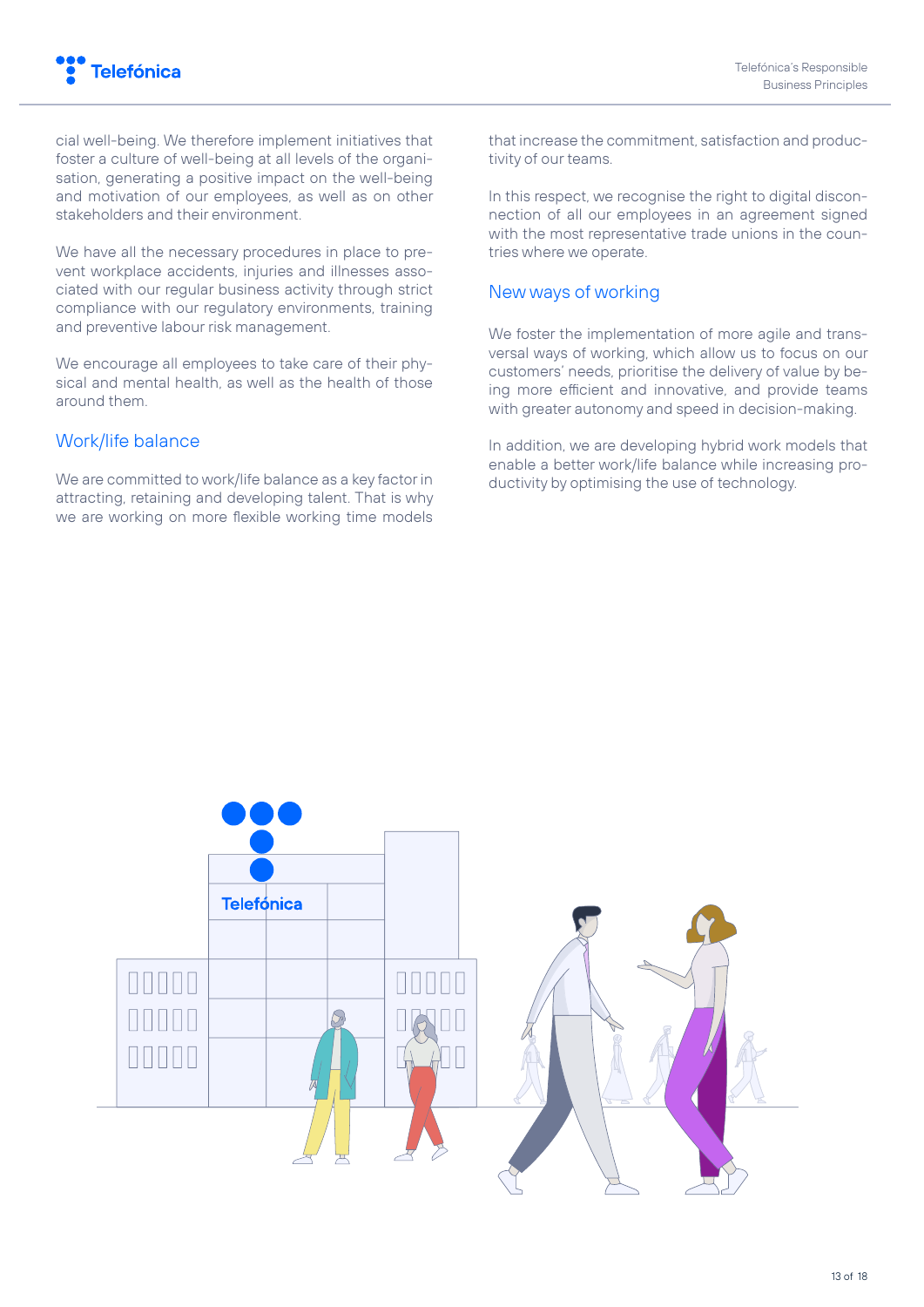### 9. Our commitment to the societies in which we operate

As a telecommunications and value-added technology services company, we want to meet our responsibility to contribute to the social, technological and economic progress of the countries in which we operate, investing in telecommunications infrastructures, generating employment and developing services that improve access to technology and people's quality of life. Therefore, we see the achievement of the United Nations Sustainable Development Goals (SDGs) as a privilege an opportunity to leave no one behind, a goal aligned with our objective.

At Telefónica, we believe that our contribution to society must go beyond the value generated by our commercial activity and we are working to integrate the SDGs into the heart of the Company so that they can serve as a framework for monitoring, evaluating and communicating our contribution and impact on society and the planet.

Likewise, we collaborate with civic, community-based, not-for-profit organisations and public initiatives focused on eradicating social issues in local communities where we operate, by offering our skills and technology.

### 10. Responsible management of the supply chain

Sustainability in the supply chain is a key issue in the telecommunications sector, where companies increasingly share parts of the value chain with their suppliers and contractors.

We promote sustainability to broaden the positive impact on society and the planet of the products and services we offer to our customers, as they are always the result of a mutually beneficial relationship with our business partners and suppliers. Our relationships balanced and built on trust, and generate a joint commitment to quality, innovation and end-customer satisfaction.

We are committed to acting with rigour, objectivity, transparency and professionalism in relation to our business partners and suppliers.

For that purpose, we use a global purchasing system that promotes competition and guarantees transparency and equal opportunities for all our current or potential partners and suppliers.

In order to meet our commitment to responsibility throughout our value chain, we require our business partners and suppliers to comply with Telefónica Group's minimum criteria for responsible business.

It is important that those employees that carry out purchases or acquisitions for the Company take individual responsibility for working with responsible suppliers and partners, and that they carry out reasonable controls to ensure, beyond the quality of the service provided or product delivered, that they act responsibly towards their stakeholders at all times.

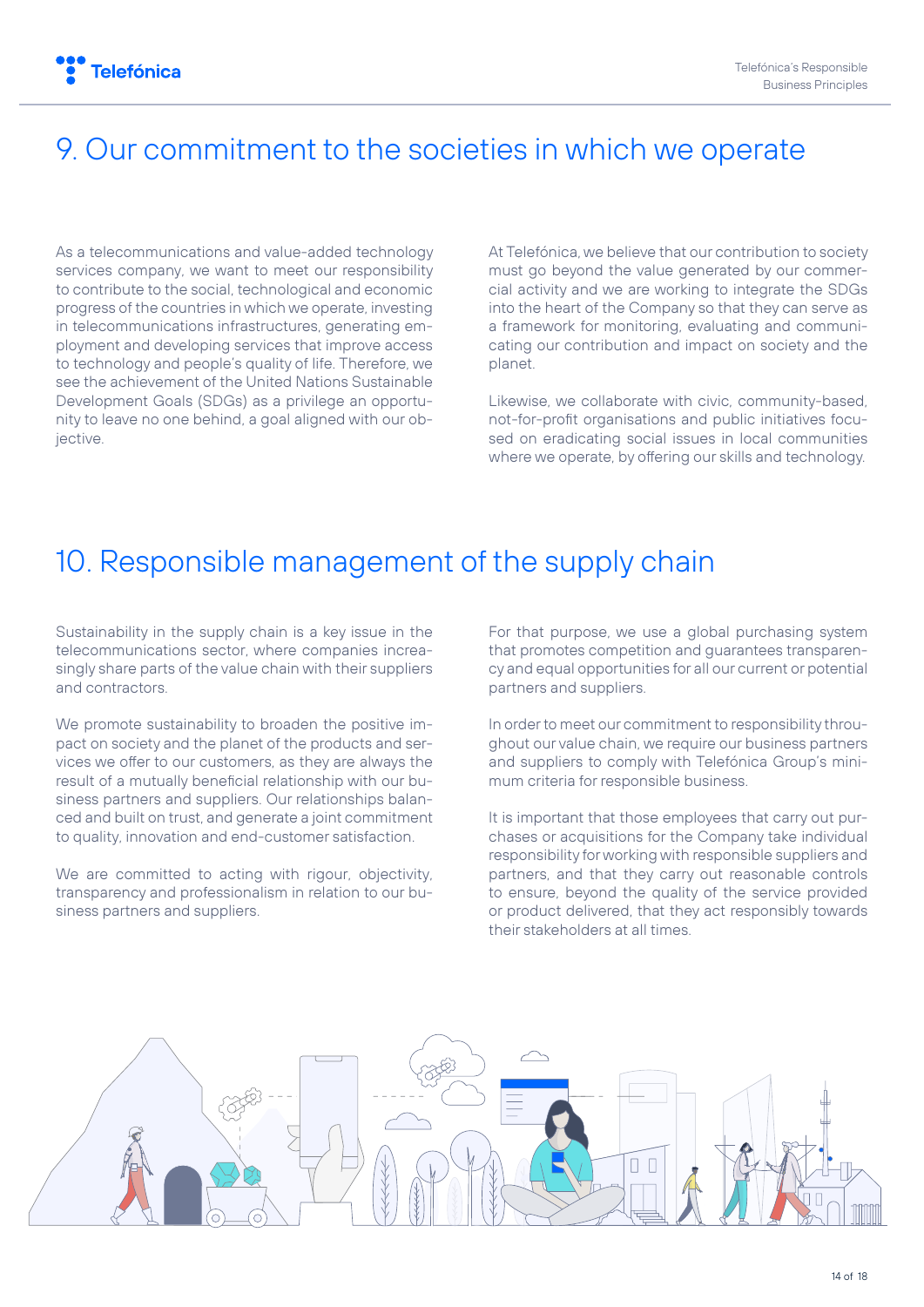

# *III. Scope of coverage*

These principles are directed towards all of us who form part of Telefónica Group, independent of where we perform our activities or of our specific role or function in the Company. These principles are also directed at our suppliers and business partners, with the goal of ensuring their compliance throughout the value chain by means of the approval thereof or their equivalent.



## *IV. Compliance with the Principles for Responsible Business*

### All Telefónica Group employees have an obligation to learn about and comply with these Principles.

All employees, customers, suppliers, shareholders, partners and any other stakeholders have an anonymous and secure communication channel allowing them to communicate their concerns, requests, suggestions, queries or complaints in relation to compliance with these principles. **Through the Concern and Whistleblowing Channel**, the Company diligently and respectfully follows up on any communication that reaches it, and is committed to respond and act, if necessary, within a reasonable period of time.

We train our professionals with a compulsory online course, which we complement with in-person activities to further some principles, insisting on the importance of putting them into practice.

Non-compliance with these principles by employees will be considered a labour infringement that is liable to be penalised in accordance with the specific provisions of the applicable legislation, without detriment to any other actions that may be legally applicable in the criminal or administrative field.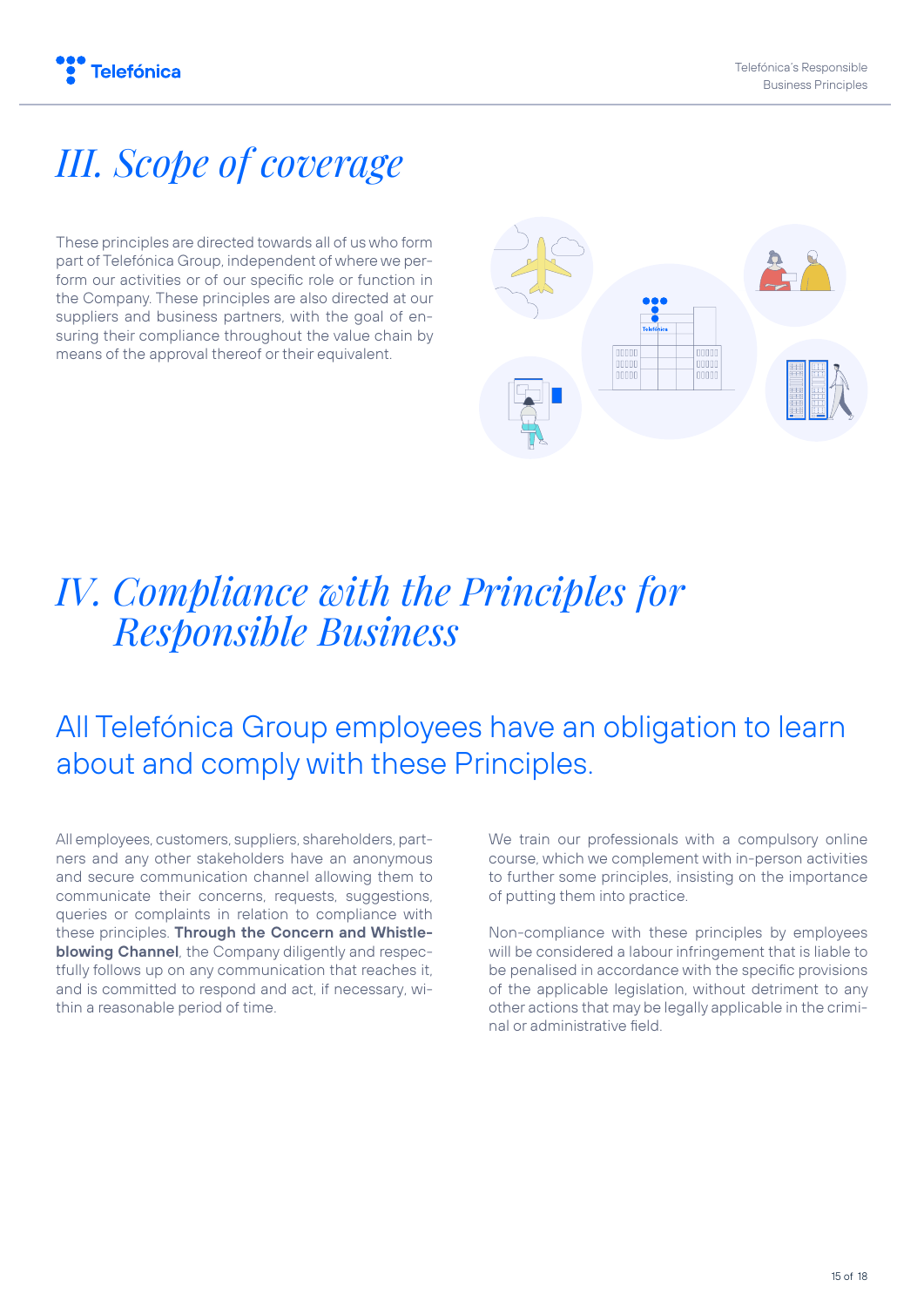# *V. How to put these Principles into practice*

### If you are ever unsure of how to act, ask yourself the following:



- Is my action coherent with our principles?
- Is it legal?
- Is it ethical?
- Does it foster a relationship of trust with my customer, my partner or my colleague?
- Would it create a problem for the Company were it to appear in the press?
- . What would the people I most respect do in this situation?

If you are still not sure, ask for advice. There are many situations that are not directly covered by our principles, but you can get help by consulting us:



### POLICIES:

Here you will find resources to help you learn more about our standards and other matters related to these principles. In addition, the Compliance and Sustainability areas can assist you in understanding the Responsible Business Principles.



### EMPLOYEES:

If you are an employee, ask your manager, Compliance or the Whistleblowing Channel, where you can ask questions, seek advice or raise issues relating to the principles confidentially and anonymously, if you wish.



### SUPPLIERS:

If you are a supplier or other interested party, you can contact us through the Queries Channel on our website. We will examine each enquiry in the strictest confidence and respond within a reasonable period of time.